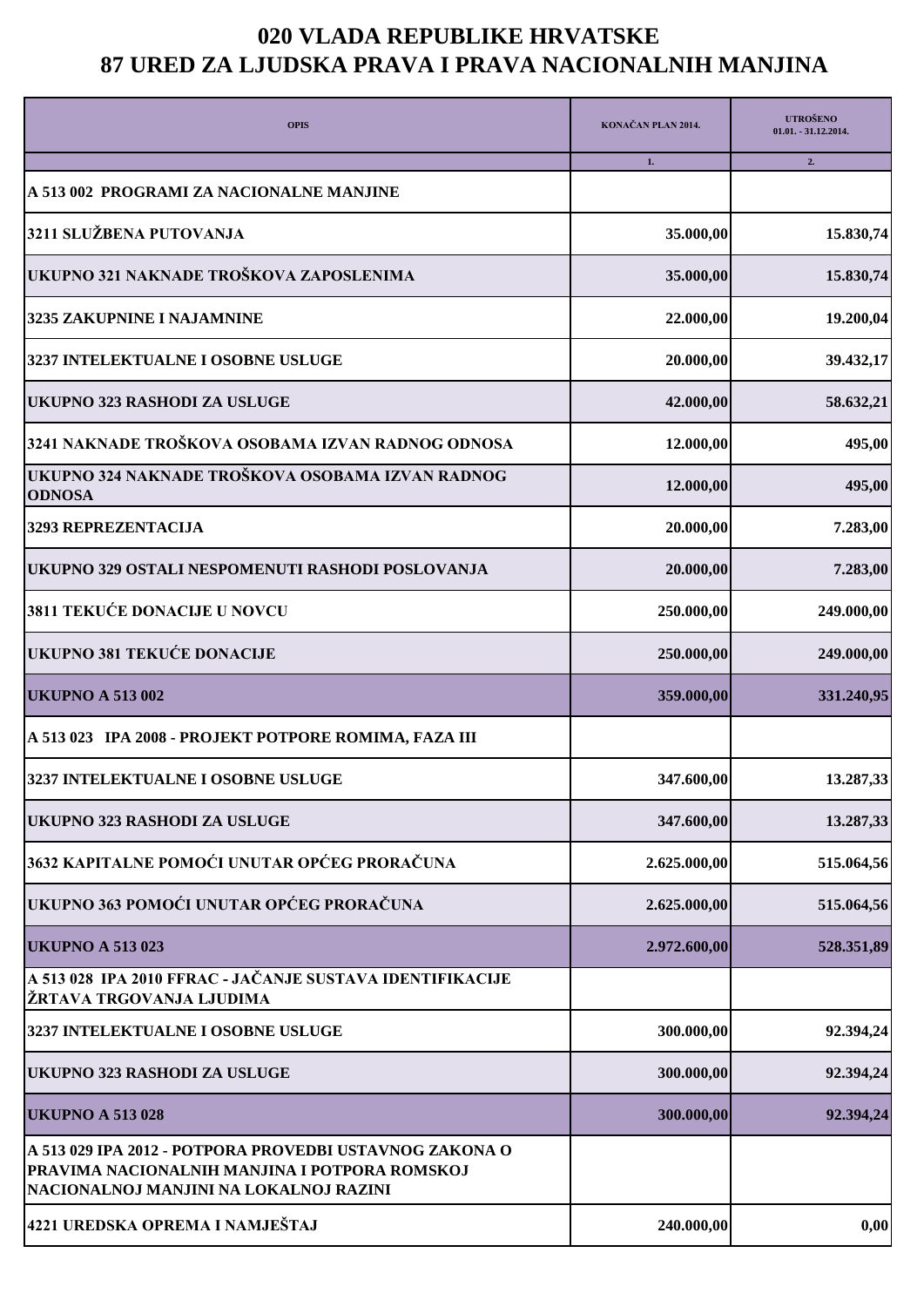| <b>OPIS</b>                                                                            | KONAČAN PLAN 2014. | <b>UTROŠENO</b><br>$01.01. -31.12.2014.$ |
|----------------------------------------------------------------------------------------|--------------------|------------------------------------------|
|                                                                                        | 1.                 | 2.                                       |
| UKUPNO 422 POSTROJENJA I OPREMA                                                        | 240.000,00         | 0,00                                     |
| <b>UKUPNO A 513 029</b>                                                                | 240.000,00         | 0,00                                     |
| A 513 030 PROGRAMI ZA ROME                                                             |                    |                                          |
| 3211 SLUŽBENA PUTOVANJA                                                                | 60.000,00          | 44.732,48                                |
| UKUPNO 321 NAKNADE TROŠKOVA ZAPOSLENIMA                                                | 60.000,00          | 44.732,48                                |
| 3233 USLUGE PROMIDŽBE I INFORMIRANJA                                                   | 30.000,00          | 3.000,00                                 |
| 3235 ZAKUPNINE I NAJAMNINE                                                             | 35.000,00          | 6.980,00                                 |
| 3237 INTELEKTUALNE I OSOBNE USLUGE                                                     | 30.000,00          | 9.581,73                                 |
| 3239 OSTALE USLUGE                                                                     | 20.000,00          | 0,00                                     |
| UKUPNO 323 RASHODI ZA USLUGE                                                           | 115.000,00         | 19.561,73                                |
| 3241 NAKNADE TROŠKOVA OSOBAMA IZVAN RADNOG ODNOSA                                      | 30.000,00          | 2.879,92                                 |
| UKUPNO 324 NAKNADE TROŠKOVA OSOBAMA IZVAN RADNOG<br><b>ODNOSA</b>                      | 30.000,00          | 2.879,92                                 |
| 3291 NAKNADE ZA RAD PREDSTAVNIČKIH I IZVRŠNIH TIJELA,<br><b>POVJERENSTAVA I SLIČNO</b> | 30.000,00          | 21.269,71                                |
| 3293 REPREZENTACIJA                                                                    | 40.000,00          | 248,00                                   |
| 3299 OSTALI NESPOMENUTI RASHODI POSLOVANJA                                             | 5.000,00           | 400,00                                   |
| UKUPNO 329 OSTALI NESPOMENUTI RASHODI POSLOVANJA                                       | 75.000,00          | 21.917,71                                |
| 3811 TEKUĆE DONACIJE U NOVCU                                                           | 570.000,00         | 569.853,63                               |
| UKUPNO 381 TEKUĆE DONACIJE                                                             | 570.000,00         | 569.853,63                               |
| <b>UKUPNO A 513 030</b>                                                                | 850.000,00         | 658.945,47                               |
| A 513 031 ZAJEDNIČKO VIJEĆE OPĆINA, VUKOVAR                                            |                    |                                          |
| 3811 TEKUĆE DONACIJE U NOVCU                                                           | 1.500.000,00       | 1.500.000,00                             |
| <b>UKUPNO 381 TEKUĆE DONACIJE</b>                                                      | 1.500.000,00       | 1.500.000,00                             |
| <b>UKUPNO A 513 031</b>                                                                | 1.500.000,00       | 1.500.000,00                             |
| A 513 032 JAČANJE STRUKTURA ZA PROGRAME KOJI PROMIČU<br><b>INTEGRACIJU ROMA</b>        |                    |                                          |
| 3211 SLUŽBENA PUTOVANJA                                                                | 0,00               | 5.073,30                                 |
| 3213 STRUČNO USAVRŠAVANJE ZAPOSLENIKA                                                  | 0,00               | 12.380,00                                |
| UKUPNO 321 NAKNADE TROŠKOVA ZAPOSLENIMA                                                | 0,00               | 17.453,30                                |
| 3221 UREDSKI MATERIJAL I OSTALI MATERIJALNI RASHODI                                    | 0,00               | 8.272,50                                 |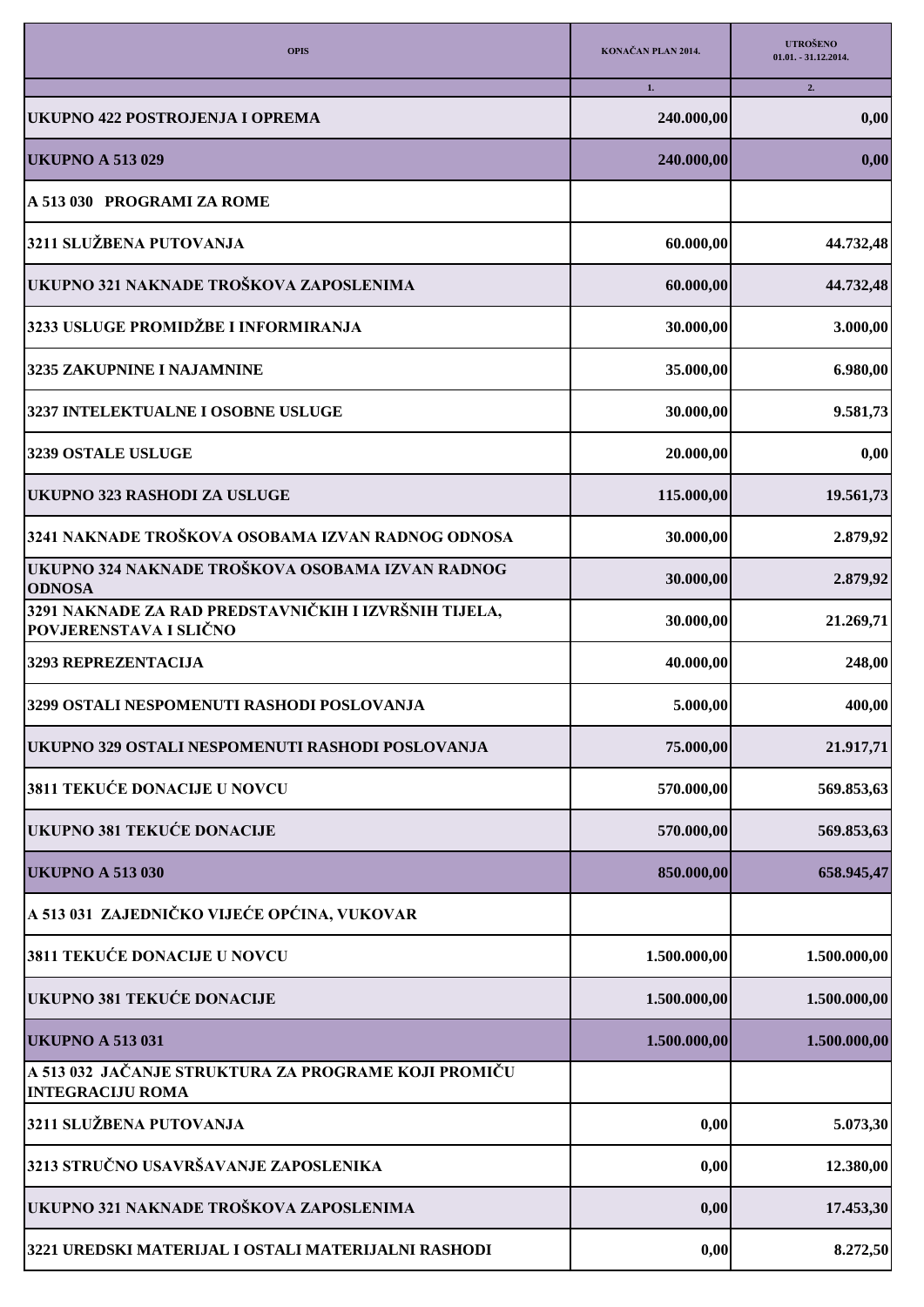| <b>OPIS</b>                                                                                                                             | KONAČAN PLAN 2014. | <b>UTROŠENO</b><br>01.01. - 31.12.2014. |
|-----------------------------------------------------------------------------------------------------------------------------------------|--------------------|-----------------------------------------|
| UKUPNO 322 RASHODI ZA MATERIJAL I ENERGIJU                                                                                              | 1.<br>0,00         | 2.<br>8.272,50                          |
| 3235 ZAKUPNINE I NAJAMNINE                                                                                                              | 0,00               | 8.514,00                                |
| 3237 INTELEKTUALNE I OSOBNE USLUGE                                                                                                      | 0,00               | 119.582,50                              |
| UKUPNO 323 RASHODI ZA USLUGE                                                                                                            | 0,00               | 128.096,50                              |
| 3293 REPREZENTACIJA                                                                                                                     | 0,00               | 4.565,65                                |
| UKUPNO 329 OSTALI NESPOMENUTI RASHODI POSLOVANJA                                                                                        | 0,00               | 4.565,65                                |
| <b>UKUPNO A 513 032</b>                                                                                                                 | 0,00               | 158.387,95                              |
| A 513 033 IPA 2011 FFRAC - DJECA BEZ PRATNJE                                                                                            |                    |                                         |
| 3237 INTELEKTUALNE I OSOBNE USLUGE                                                                                                      | 1.020.000,00       | 0,00                                    |
| <b>UKUPNO 323 RASHODI ZA USLUGE</b>                                                                                                     | 1.020.000,00       | 0,00                                    |
| <b>UKUPNO A 513 033</b>                                                                                                                 | 1.020.000,00       | 0,00                                    |
| A 513 034 SRPSKO NARODNO VIJEĆE - NACIONALNA KOORDINACIJA<br>VIJEĆA SRPSKE NACIONALNE ZAJEDNICE U REPUBLICI HRVATSKOJ,<br><b>ZAGREB</b> |                    |                                         |
| 3811 TEKUĆE DONACIJE U NOVCU                                                                                                            | 7.500.000,00       | 7.500.000,00                            |
| <b>UKUPNO 381 TEKUĆE DONACIJE</b>                                                                                                       | 7.500.000,00       | 7.500.000,00                            |
| <b>UKUPNO A 513 034</b>                                                                                                                 | 7.500.000,00       | 7.500.000,00                            |
| A 513 035 ROMSKO NACIONALNO VIJEĆE, ZAGREB                                                                                              |                    |                                         |
| 3811 TEKUĆE DONACIJE U NOVCU                                                                                                            | 1.500.000,00       | 1.500.000,00                            |
| <b>UKUPNO 381 TEKUĆE DONACIJE</b>                                                                                                       | 1.500.000,00       | 1.500.000,00                            |
| 3821 KAPITALNE DONACIJE NEPROFITNIM ORGANIZACIJAMA                                                                                      | 1.500.000,00       | 1.497.879,23                            |
| <b>UKUPNO 382 KAPITALNE DONACIJE</b>                                                                                                    | 1.500.000,00       | 1.497.879,23                            |
| <b>UKUPNO A 513 035</b>                                                                                                                 | 3.000.000,00       | 2.997.879,23                            |
| A 513 036 SAVEZ MAĐARSKIH UDRUGA, BELI MANASTIR                                                                                         |                    |                                         |
| 3811 TEKUĆE DONACIJE U NOVCU                                                                                                            | 1.200.000,00       | 1.200.000,00                            |
| <b>UKUPNO 381 TEKUĆE DONACIJE</b>                                                                                                       | 1.200.000,00       | 1.200.000,00                            |
| <b>UKUPNO A 513 036</b>                                                                                                                 | 1.200.000,00       | 1.200.000,00                            |
| A 513 037 POTPORA BORBI PROTIV ZLOČINA IZ MRŽNJE                                                                                        |                    |                                         |
| 3211 SLUŽBENA PUTOVANJA                                                                                                                 | 0,00               | 2.989,94                                |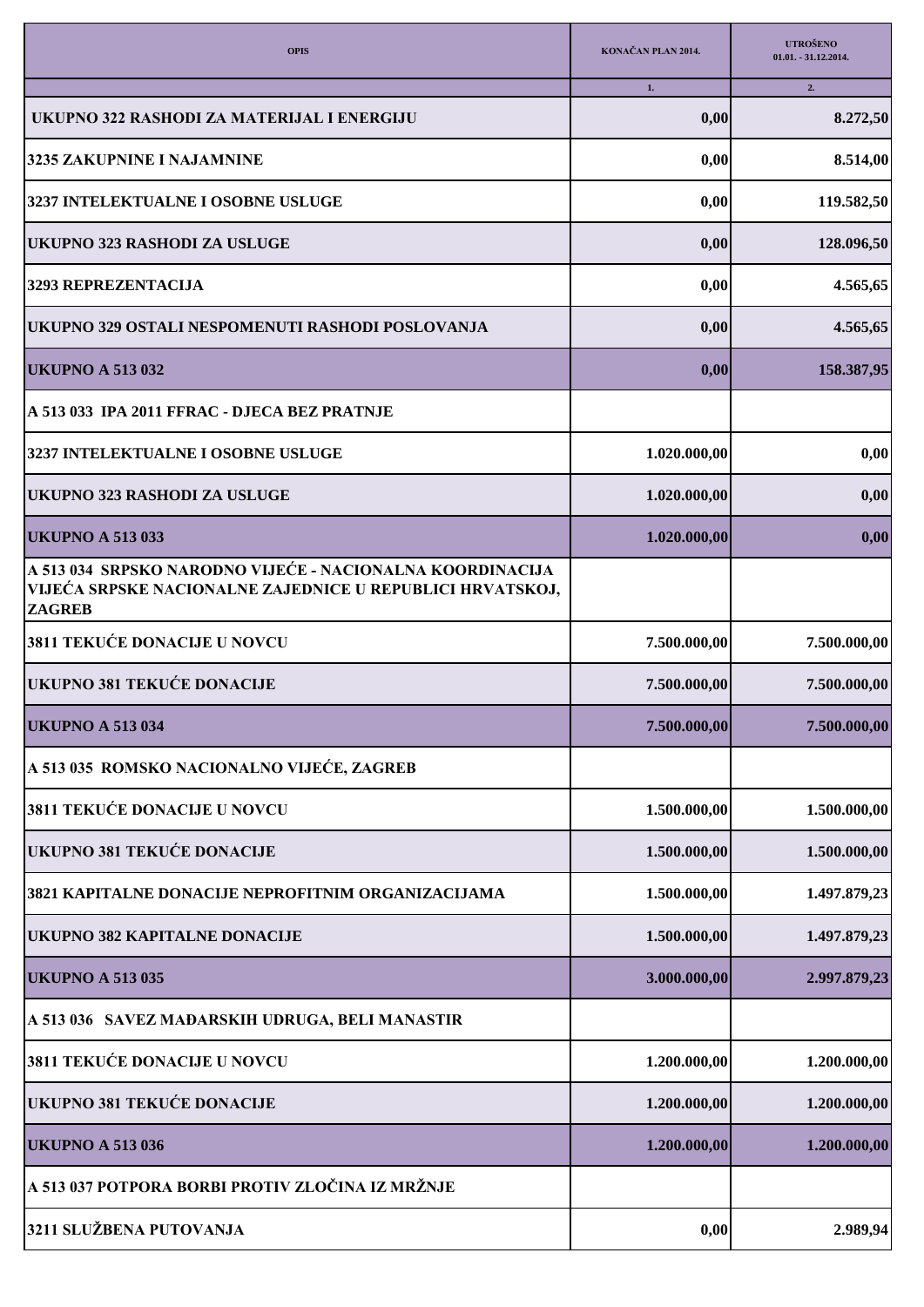| <b>OPIS</b>                                                                           | KONAČAN PLAN 2014. | <b>UTROŠENO</b><br>$01.01. -31.12.2014.$ |
|---------------------------------------------------------------------------------------|--------------------|------------------------------------------|
|                                                                                       | 1.                 | 2.                                       |
| UKUPNO 321 NAKNADE TROŠKOVA ZAPOSLENIMA                                               | 0,00               | 2.989,94                                 |
| <b>UKUPNO A 513 037</b>                                                               | 0,00               | 2.989,94                                 |
| A 513 039 PROVEDBA MIGRACIJSKE POLITIKE 2013-2015                                     |                    |                                          |
| 3211 SLUŽBENA PUTOVANJA                                                               | 20.000,00          | 4.896,42                                 |
| UKUPNO 321 NAKNADE TROŠKOVA ZAPOSLENIMA                                               | 20.000,00          | 4.896,42                                 |
| 3233 USLUGE PROMIDŽBE I INFORMIRANJA                                                  | 20.000,00          | 0,00                                     |
| 3235 ZAKUPNINE I NAJAMNINE                                                            | 15.000,00          | 0,00                                     |
| 3239 OSTALE USLUGE                                                                    | 1.000,00           | 460,00                                   |
| UKUPNO 323 RASHODI ZA USLUGE                                                          | 36.000,00          | 460,00                                   |
| 3241 NAKNADE TROŠKOVA OSOBAMA IZVAN RADNOG ODNOSA                                     | 10.000,00          | 0,00                                     |
| UKUPNO 324 NAKNADE TROŠKOVA OSOBAMA IZVAN RADNOG ODNOSA                               | 10.000,00          | 0,00                                     |
| 3293 REPREZENTACIJA                                                                   | 15.000,00          | 0,00                                     |
| UKUPNO 329 OSTALI NESPOMENUTI RASHODI POSLOVANJA                                      | 15.000,00          | 0,00                                     |
| <b>UKUPNO A 513 039</b>                                                               | 81.000,00          | 5.356,42                                 |
| A 513 040 PROVEDBA NACIONALNOG PROGRAMA ZAŠTITE I<br><b>PROMICANJA LJUDSKIH PRAVA</b> |                    |                                          |
| 3211 SLUŽBENA PUTOVANJA                                                               | 30.000,00          | 22.090,16                                |
| UKUPNO 321 NAKNADE TROŠKOVA ZAPOSLENIMA                                               | 30.000,00          | 22.090,16                                |
| 3235 ZAKUPNINE I NAJAMNINE                                                            | 40.000,00          | 0,00                                     |
| 3237 INTELEKTUALNE I OSOBNE USLUGE                                                    | 63.000,00          | 44.222,94                                |
| 3239 OSTALE USLUGE                                                                    | 0,00               | 6.717,50                                 |
| <b>UKUPNO 323 RASHODI ZA USLUGE</b>                                                   | 103.000,00         | 50.940,44                                |
| 3241 NAKNADE TROŠKOVA OSOBAMA IZVAN RADNOG ODNOSA                                     | 15.000,00          | 544,80                                   |
| UKUPNO 324 NAKNADE TROŠKOVA OSOBAMA IZVAN RADNOG ODNOSA                               | 15.000,00          | 544,80                                   |
| 3293 REPREZENTACIJA                                                                   | 35.000,00          | 0,00                                     |
| UKUPNO 329 OSTALI NESPOMENUTI RASHODI POSLOVANJA                                      | 35.000,00          | 0,00                                     |
| <b>UKUPNO A 513 040</b>                                                               | 183.000,00         | 73.575,40                                |
| A 513 041 PROVEDBA NACIONALNE STRATEGIJE ZA UKLJUČIVANJE<br>ROMA 2013-2020            |                    |                                          |
| 3235 ZAKUPNINE I NAJAMNINE                                                            | 55.000,00          | 0,00                                     |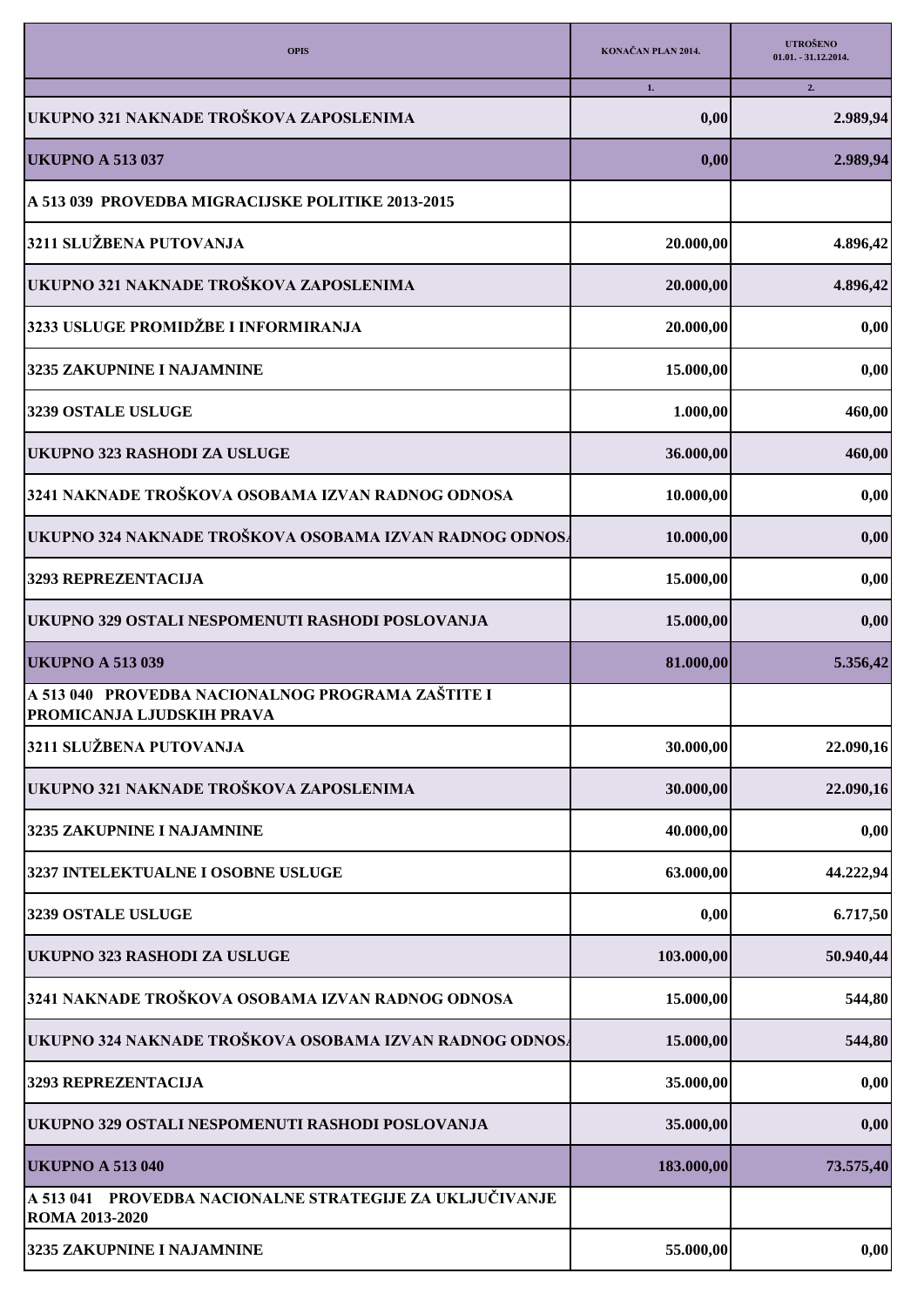| <b>OPIS</b>                                                                                  | KONAČAN PLAN 2014. | <b>UTROŠENO</b><br>01.01. - 31.12.2014. |
|----------------------------------------------------------------------------------------------|--------------------|-----------------------------------------|
|                                                                                              | 1.                 | 2.                                      |
| 3237 INTELEKTUALNE I OSOBNE USLUGE                                                           | 100.000,00         | 50.000,00                               |
| UKUPNO 323 RASHODI ZA USLUGE                                                                 | 155.000,00         | 50.000,00                               |
| 3241 NAKNADE TROŠKOVA OSOBAMA IZVAN RADNOG ODNOSA                                            | 20.000,00          | 0,00                                    |
| UKUPNO 324 NAKNADE TROŠKOVA OSOBAMA IZVAN RADNOG ODNOSA                                      | 20.000,00          | 0,00                                    |
| 3293 REPREZENTACIJA                                                                          | 30.000,00          | 693,88                                  |
| UKUPNO 329 OSTALI NESPOMENUTI RASHODI POSLOVANJA                                             | 30.000,00          | 693,88                                  |
| <b>UKUPNO A 513 041</b>                                                                      | 205.000,00         | 50.693,88                               |
| A 513 042 STRATEGIJA BORBE PROTIV SIROMAŠTVA I SOCIJALNE<br>ISKLJUČENOSTI U RH (2014.-2020.) |                    |                                         |
| 3237 INTELEKTUALNE I OSOBNE USLUGE                                                           | 2.000,00           | 0,00                                    |
| UKUPNO 323 RASHODI ZA USLUGE                                                                 | 2.000,00           | 0,00                                    |
| <b>UKUPNO A 513 042</b>                                                                      | 2.000,00           | 0,00                                    |
| A 681 000 ADMINISTRACIJA I UPRAVLJANJE                                                       |                    |                                         |
| 3111 PLAĆE ZA REDOVAN RAD                                                                    | 2.396.400,00       | 2.204.273,78                            |
| 3113 PLAĆE ZA PREKOVREMENI RAD                                                               | 28.000,00          | 23.151,54                               |
| <b>UKUPNO 311 PLAĆE</b>                                                                      | 2.424.400,00       | 2.227.425,32                            |
| 3121 OSTALI RASHODI ZA ZAPOSLENE                                                             | 17.000,00          | 5.664,00                                |
| UKUPNO 312 OSTALI RASHODI ZA ZAPOSLENE                                                       | 17.000,00          | 5.664,00                                |
| 3132 DOPRINOSI ZA OBVEZNO ZDRAVSTVENO OSIGURANJE                                             | 364.990,00         | 331.209,18                              |
| 3133 DOPRINOSI ZA OBVEZNO OSIGURANJE U SLUČAJU<br><b>NEZAPOSLENOSTI</b>                      | 41.800,00          | 38.003,18                               |
| UKUPNO 313 DOPRINOSI NA PLAĆE                                                                | 406.790,00         | 369.212,36                              |
| <b>UKUPNO RASHODI ZA ZAPOSLENE</b>                                                           | 2.848.190,00       | 2.602.301,68                            |
| 3211 SLUŽBENA PUTOVANJA                                                                      | 50.000,00          | 5.620,29                                |
| 3212 NAKNADE ZA PRIJEVOZ, ZA RAD NA TERENU I ODVOJENI ŽIVOT                                  | 75.000,00          | 73.033,80                               |
| 3213 STRUČNO USAVRŠAVANJE ZAPOSLENIH                                                         | 45.000,00          | 34.892,00                               |
| UKUPNO 321 NAKNADE TROŠKOVA ZAPOSLENIMA                                                      | 170.000,00         | 113.546,09                              |
| 3221 UREDSKI MATERIJAL I OSTALI MATERIJALNI RASHODI                                          | 60.500,00          | 49.143,96                               |
| 3224 MATERIJAL I DIJELOVI ZA TEKUĆE I INVESTICIJSKO<br>ODRŽAVANJE                            | 1.000,00           | 807,68                                  |
| 3225 SITAN INVENTAR I AUTO GUME                                                              | 3.000,00           | 0,00                                    |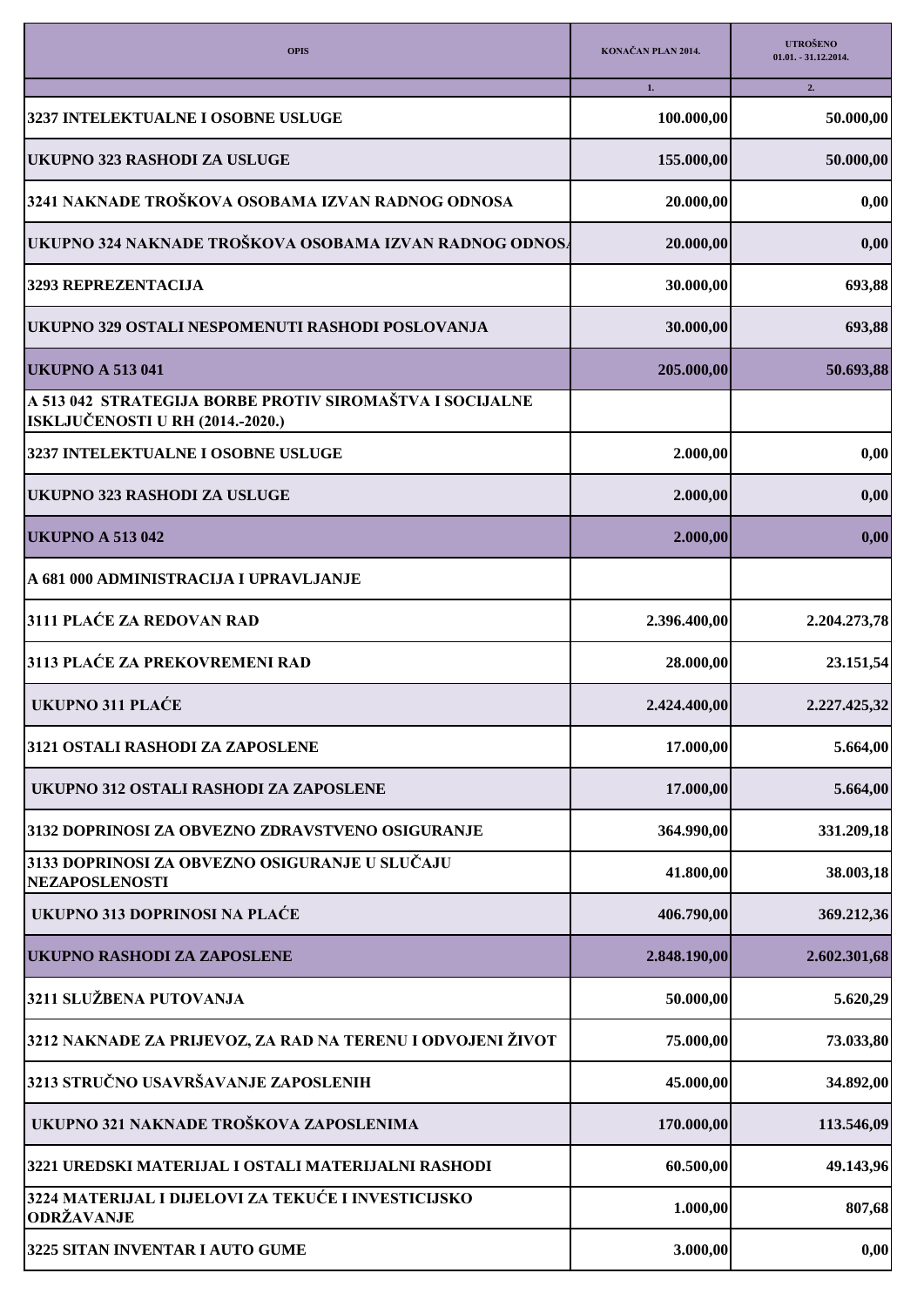| <b>OPIS</b>                                                                                          | KONAČAN PLAN 2014. | <b>UTROŠENO</b><br>$01.01. -31.12.2014.$ |
|------------------------------------------------------------------------------------------------------|--------------------|------------------------------------------|
|                                                                                                      | 1.                 | 2.                                       |
| UKUPNO 322 RASHODI ZA MATERIJAL I ENERGIJU                                                           | 64.500,00          | 49.951,64                                |
| 3231 USLUGE TELEFONA, POŠTE I PRIJEVOZA                                                              | 65.000,00          | 45.052,63                                |
| 3232 USLUGE TEKUĆEG I INVESTICIJSKOG ODRŽAVANJA                                                      | 50.000,00          | 9.976,00                                 |
| 3233 USLUGE PROMIDŽBE I INFORMIRANJA                                                                 | 20.000,00          | 14.534,50                                |
| 3235 ZAKUPNINE I NAJAMNINE                                                                           | 10.000,00          | 139,20                                   |
| 3236 ZDRAVSTVENE I VETERINARSKE USLUGE                                                               | 1.000,00           | 0,00                                     |
| 3237 INTELEKTUALNE I OSOBNE USLUGE                                                                   | 25.000,00          | 0,00                                     |
| 3238 RAČUNALNE USLUGE                                                                                | 43.000,00          | 65.873,12                                |
| 3239 OSTALE USLUGE                                                                                   | 20.000,00          | 25.981,25                                |
| UKUPNO 323 RASHODI ZA USLUGE                                                                         | 234.000,00         | 161.556,70                               |
| 3241 NAKNADE TROŠKOVA OSOBAMA IZVAN RADNOG ODNOSA                                                    | 0,00               | 25.679,91                                |
| UKUPNO 324 NAKNADE TROŠKOVA OSOBAMA IZVAN RADNOG ODNOS                                               | 0,00               | 25.679,91                                |
| 3293 REPREZENTACIJA                                                                                  | 15.000,00          | 3.627,00                                 |
| 3299 OSTALI NESPOMENUTI RASHODI POSLOVANJA                                                           | 1.000,00           | 1.000,00                                 |
| UKUPNO 329 OSTALI NESPOMENUTI RASHODI POSLOVANJA                                                     | 16.000,00          | 4.627,00                                 |
| 3431 BANKARSKE USLUGE I USLUGE PLATNOG PROMETA                                                       | 3.000,00           | 579,05                                   |
| <b>3433 ZATEZNE KAMATE</b>                                                                           | 1.000,00           | 17,45                                    |
| UKUPNO 343 OSTALI FINANCIJSKI RASHODI                                                                | 4.000,00           | 596,50                                   |
| 4221 UREDSKA OPREMA I NAMJEŠTAJ                                                                      | 10.000,00          | 0,00                                     |
| 4222 KOMUNIKACIJSKA OPREMA                                                                           | 2.000,00           | 0,00                                     |
| UKUPNO 422 POSTROJENJA I OPREMA                                                                      | 12.000,00          | 0,00                                     |
| <b>UKUPNO A 681 000</b>                                                                              | 3.348.690,00       | 2.958.259,52                             |
| A 681 022 DJELOVANJE NEVLADINIH UDRUGA U PODRUČJU ZAŠTITE,<br>PROMICANJA I POŠTIVANJA LJUDSKIH PRAVA |                    |                                          |
| 3237 INTELEKTUALNE I OSOBNE USLUGE                                                                   | 10.000,00          | 8.665,82                                 |
| UKUPNO 323 RASHODI ZA USLUGE                                                                         | 10.000,00          | 8.665,82                                 |
| 3811 TEKUĆE DONACIJE U NOVCU                                                                         | 300.000,00         | 300.000,00                               |
| <b>UKUPNO 381 TEKUĆE DONACIJE</b>                                                                    | 300.000,00         | 300.000,00                               |
| <b>UKUPNO A 681 022</b>                                                                              | 310.000,00         | 308.665,82                               |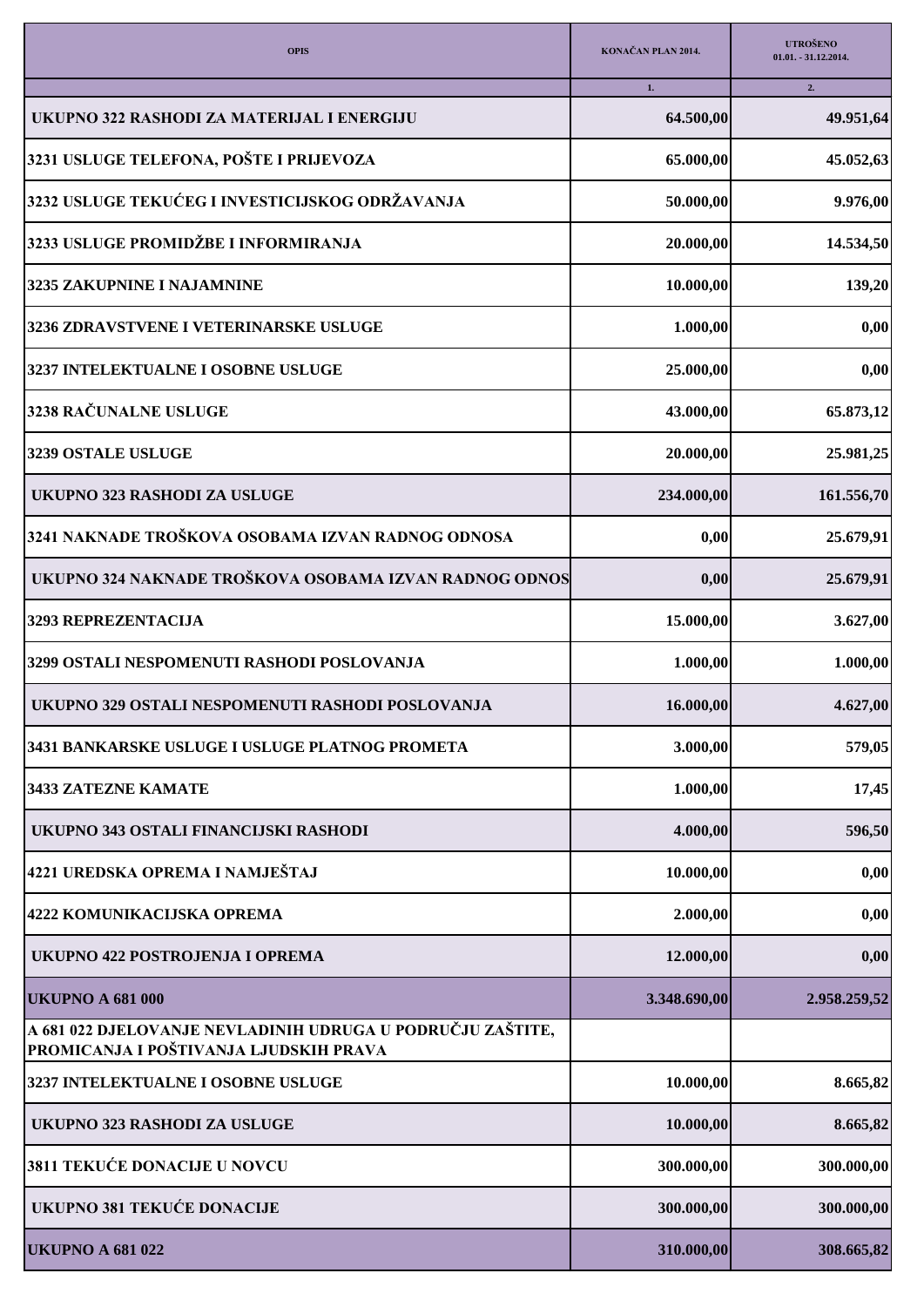| <b>OPIS</b>                                            | KONAČAN PLAN 2014. | <b>UTROŠENO</b><br>$01.01. -31.12.2014.$ |
|--------------------------------------------------------|--------------------|------------------------------------------|
| A 681 023 PROVEDBA NACIONALNOG PLANA ZA SUZBIJANJE     | 1.                 | 2.                                       |
| <b>TRGOVANJA LJUDIMA</b>                               |                    |                                          |
| 3211 SLUŽBENA PUTOVANJA                                | 40.000,00          | 22.568,90                                |
| UKUPNO 321 NAKNADE TROŠKOVA ZAPOSLENIMA                | 40.000,00          | 22.568,90                                |
| 3223 ENERGIJA                                          | 2.000,00           | 41,25                                    |
| UKUPNO 322 RASHODI ZA MATERIJAL I ENERGIJU             | 2.000,00           | 41,25                                    |
| 3233 USLUGE PROMIDŽBE I INFORMIRANJA                   | 0,00               | 33.375,00                                |
| 3234 KOMUNALNE USLUGE                                  | 7.000,00           | 4.109,48                                 |
| 3235 ZAKUPNINE I NAJAMNINE                             | 35.000,00          | 9.917,00                                 |
| 3237 INTELEKTUALNE I OSOBNE USLUGE                     | 49.000,00          | 36.514,34                                |
| 3239 OSTALE USLUGE                                     | 30.000,00          | 36.437,50                                |
| UKUPNO 323 RASHODI ZA USLUGE                           | 121.000,00         | 120.353,32                               |
| 3241 NAKNADE TROŠKOVA OSOBAMA IZVAN RADNOG ODNOSA      | 2.500,00           | 728,00                                   |
| UKUPNO 324 NAKNADE TROŠKOVA OSOBAMA IZVAN RADNOG ODNOS | 2.500,00           | 728,00                                   |
| 3293 REPREZENTACIJA                                    | 5.000,00           | 4.592,00                                 |
| UKUPNO 329 OSTALI NESPOMENUTI RASHODI POSLOVANJA       | 5.000,00           | 4.592,00                                 |
| <b>UKUPNO A 681 023</b>                                | 170.500,00         | 148.283,47                               |
| A 681 047 PROGRESS - NE-DISKRIMINACIJA I RAZLIČITOST   |                    |                                          |
| 3211 SLUŽBENA PUTOVANJA                                | 26.000,00          | 15.440,09                                |
| UKUPNO 321 NAKNADE TROŠKOVA ZAPOSLENIMA                | 26.000,00          | 15.440,09                                |
| 3235 ZAKUPNINE I NAJAMNINE                             | 5.000,00           | 23.216,33                                |
| 3237 INTELEKTUALNE I OSOBNE USLUGE                     | 106.120,00         | 36.333,76                                |
| UKUPNO 323 RASHODI ZA USLUGE                           | 111.120,00         | 59.550,09                                |
| 3241 NAKNADE TROŠKOVA OSOBAMA IZVAN RADNOG ODNOSA      | 38.180,00          | 9.572,90                                 |
| UKUPNO 324 NAKNADE TROŠKOVA OSOBAMA IZVAN RADNOG ODNOS | 38.180,00          | 9.572,90                                 |
| 3293 REPREZENTACIJA                                    | 24.700,00          | 24.617,33                                |
| UKUPNO 329 OSTALI NESPOMENUTI RASHODI POSLOVANJA       | 24.700,00          | 24.617,33                                |
| <b>UKUPNO A 681 047</b>                                | 200.000,00         | 109.180,41                               |
| K 681 037 INFORMATIZACIJA                              |                    |                                          |